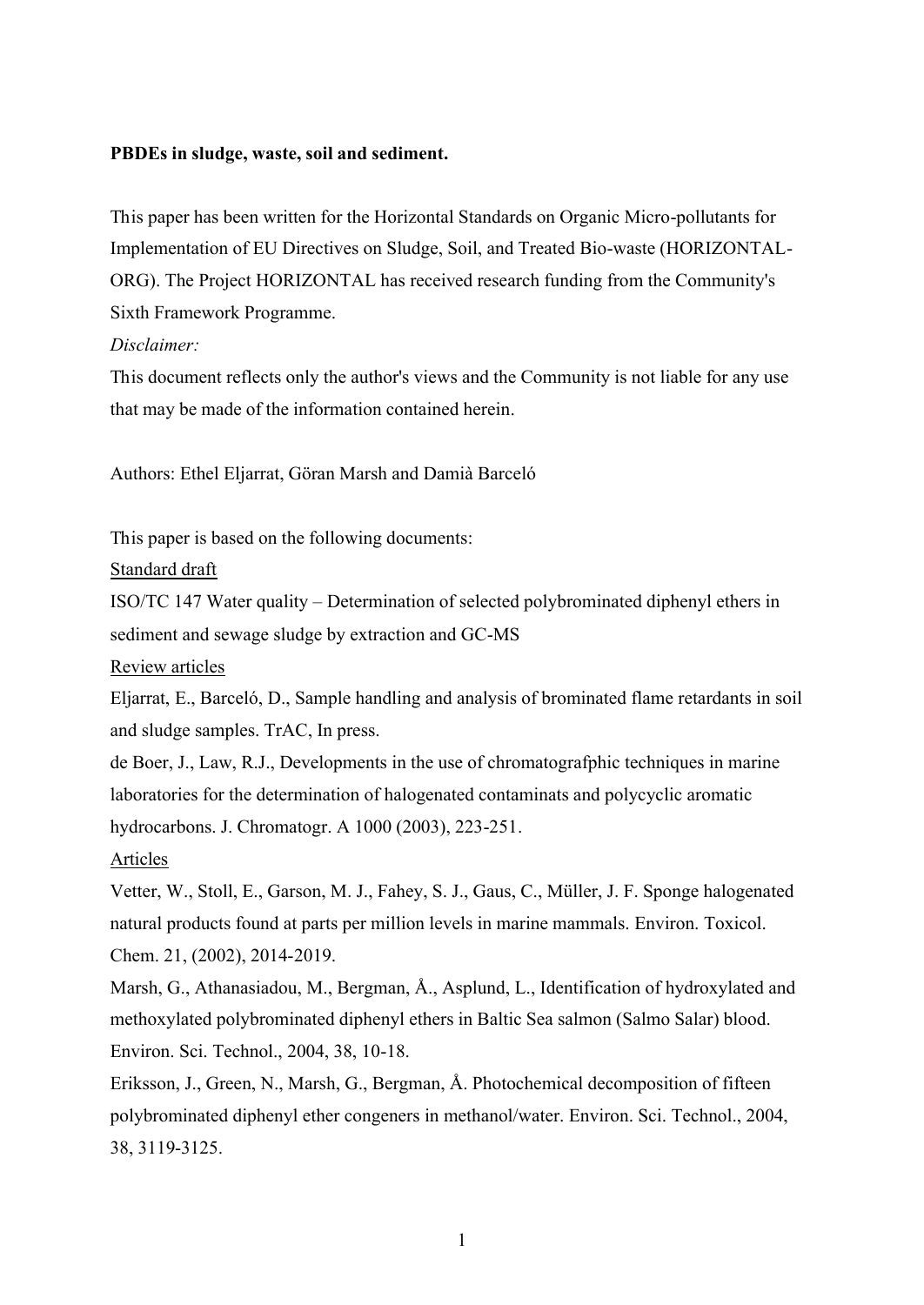### **1. Introduction**

PBDEs are measured in several matrices. For environmental purposes it is necessary that the methods applied in these matrices are comparable and making use of the same principles and instrumentation. The project HORIZONTAL has been started to develop horizontal and harmonised European standards in the field of sludge, soil, contaminated soil and treated biowaste. As shown above, several articles and one standard draft are available for the measurements of PBDEs in different environmental matrices. Depending on the properties of the matrix, different or slightly different steps in the method can be necessary. In a standard all steps must be clear and hence, a decision structure is described in this discussion paper. Later on, all the steps that are necessary to analyse the different matrices can be described in more detail. This should be done by using the technical content in the literature mentioned above.

The analysis of PBDEs can be described with the following steps

- Pre-treatment of the sample and preparing of the test portion
- Extraction
- Clean-up
- Measurement by GC in combination with ECD or MS
- Requirements for identification and calculations

In the following, the steps and decisions to be made are described

# **2. Pre-treatment of the sample and preparing of the test portion**

For the analysis of PBDEs, the following relevant sample types are distinguished

- Sediment
- Sludge
	- Sewage sludge
	- Industrial sludge
- · Bio-waste
- Soil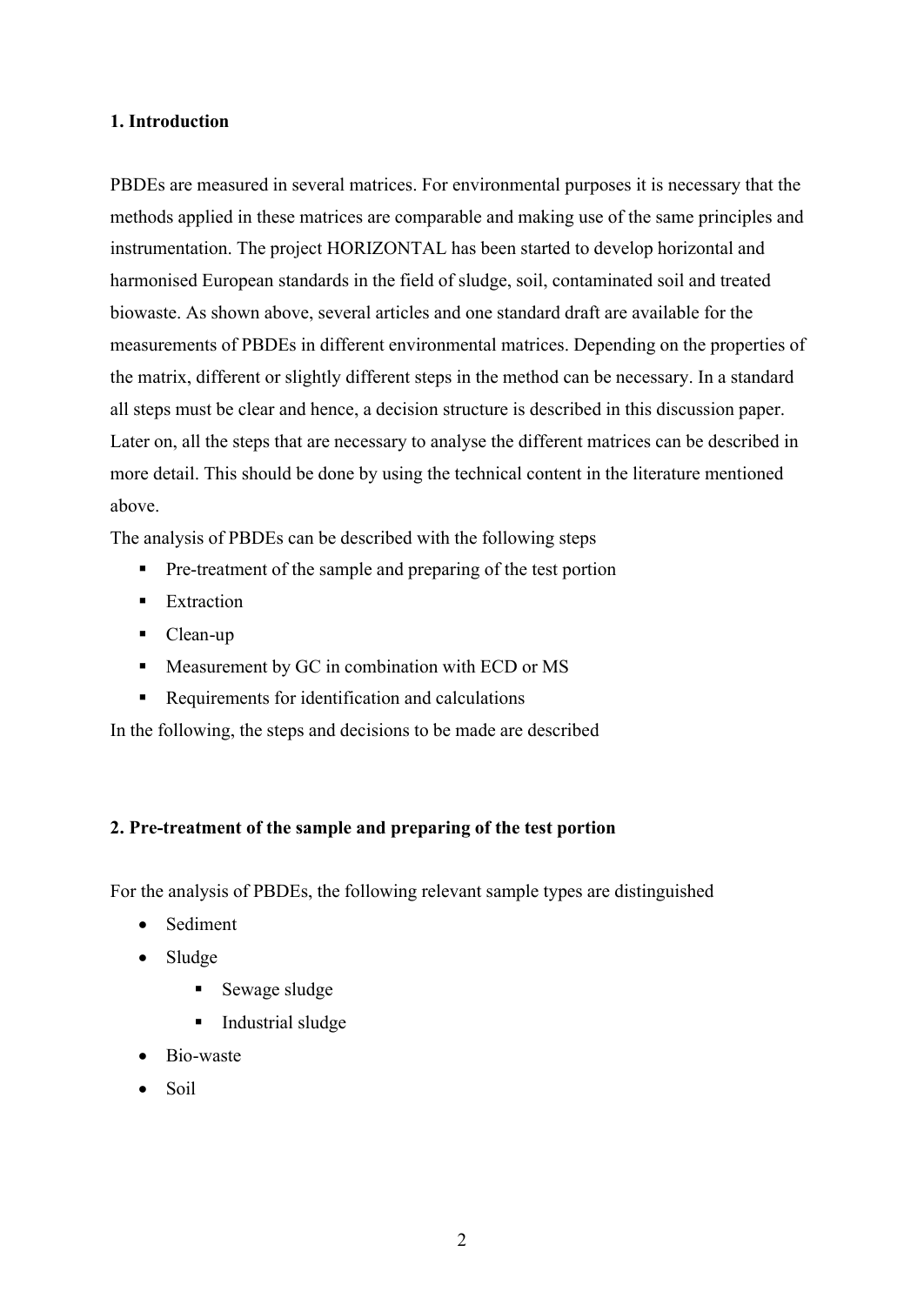Sampling of sewage sludge must be according to ISO-5667. Storage and transport of sludge, bio-waste and soil must be carried out in the dark at approximately 4ºC. Pre-treatment must be done immediately in the laboratory by homogenising, freezing and freeze-drying.

PBDEs are sensitive for UV light and sunlight and undergo photochemical degradation if exposed. In general, the photochemical reaction rate increase with increasing number of bromine substituents, and thus are the perbrominated BDE-209 the most sensitive. Great care must be taken to avoid photochemical degradation of PBDEs throughout the analysis and the samples should be as kept in dark as far as possible. UV filters may be placed at windows and below fluorescent lights.

For the extraction of the sample, it is necessary that the starting material is comparable. This is true for waste and soil. Pre-treatment methods exist to deliver a dry or relatively dry test portion. Work has to be done for sludge. A freeze dry method is available, but there may be simpler approaches (centrifugation, filtration), which also can be used to remove the main part of the water. For the extraction of PBDEs from solid materials it is necessary that the test portion contains less than 25% of water.

#### **3. Extraction**

A traditional extraction method used for PBDE applications is based on a centrifugation methodology. The extraction has been carried out using acetone and acetone/hexane mixtures as solvent extractors. A robust liquid-solid extraction technique, which has been commonly used for different matrices and has been used for sewage sludge and biosolids treated sludge for PBDE analysis is the Soxhlet extraction. Typical solvents in Soxhlet extraction of PBDEs from sewage sludge are toluene and hexane/acetone. The extraction time can be from 12 to 24 h. Pressurized liquid extraction (PLE), commonly named accelerated solvent extraction (ASE) can also be used for the extraction of PBDEs.  $CH_2Cl_2$  or hexane/ $CH_2Cl_2$  is delivered into an extraction cell containing the sample, which then is brought to an elevated temperature (100 to 150ºC) and pressure (1000 to 1500 psi). The entire extraction process is fully automated. PBDE recoveries obtained using PLE method are similar to those obtained using the conventional Soxhlet extraction. The use of solid phase microextraction (SPME) may also be used. Similar to PLE this technique allows efficient extraction, reduced solvent consumption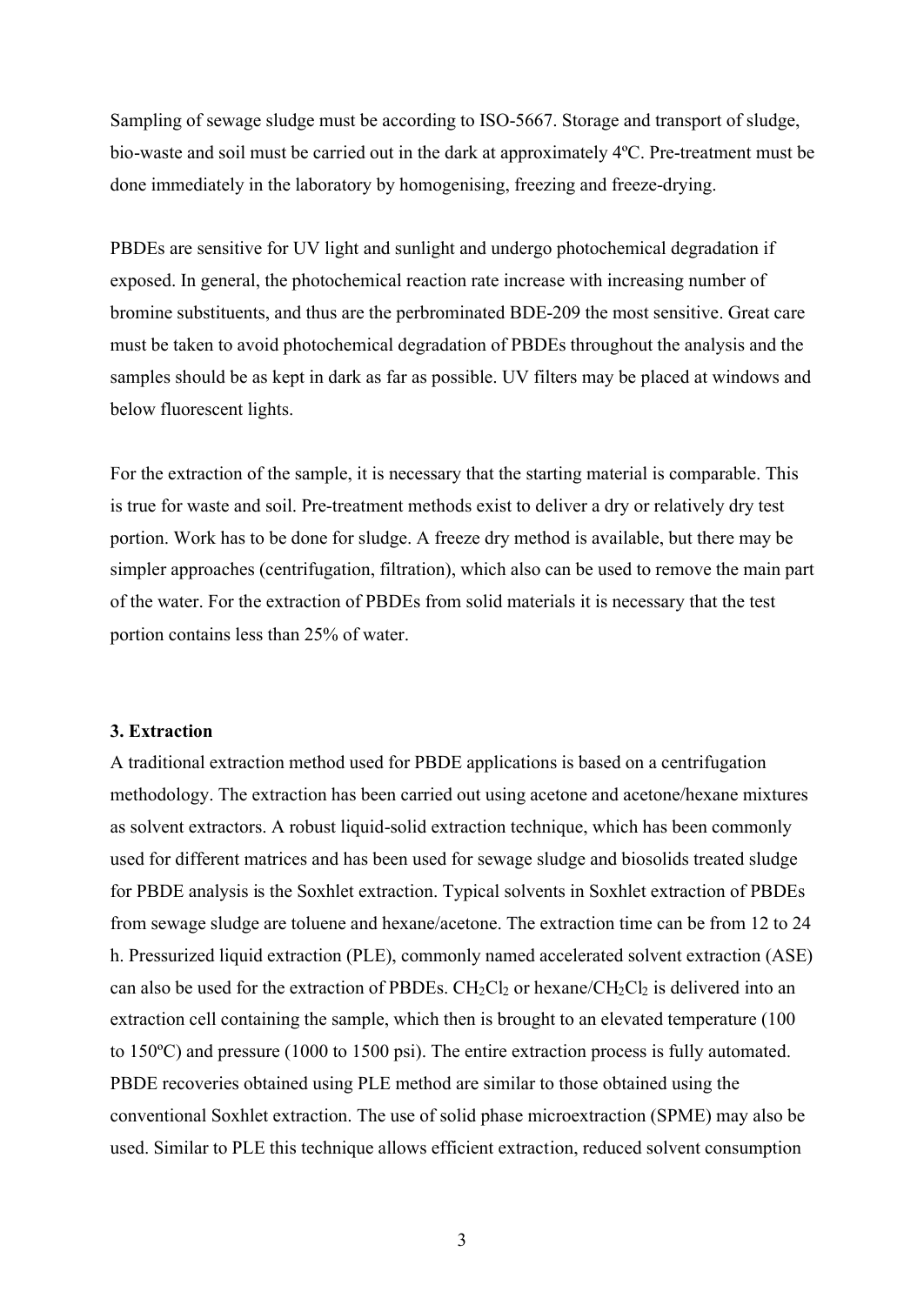and analysis time, and it is easily automated. SPME uses headspace extraction and hard contamination of the chromatographic system is prevented.

Of these four extraction methods (centrifugation, Soxhlet, PLE and SPME), Soxhlet and PLE should preferably be used in advance of centrifugation. SPME way be a good alternative in the future since no clean-up might be necessary. However, SPME needs to be further examined. In Table 1 shows the extraction techniques that have been applied for the analysis of BFRs in sewage sludge, soil and biosolids treated sludge samples.

This will lead to the following generalised procedures. In a following document procedures from relevant papers will be used.

**Soxhlet/ASE** Extraction of a dry test sample with hexane, acetone or toluene. Addition of internal standards to the extract.

Table 1. Sample extraction techniques applied to the analysis of BFRs in sewage sludge, soil and biosolids treated sludge samples.

| Matrix                             | Extraction<br>method | Solvent                           | Time                                    | References <sup>a</sup>                                              |
|------------------------------------|----------------------|-----------------------------------|-----------------------------------------|----------------------------------------------------------------------|
| Sewage sludge                      | Centrifugation       | Acetone<br>Acetone/hexane $(1:3)$ | $\overline{6}0$ min<br>$30 \text{ min}$ | Nylund et al<br>1992, Sellström<br>et al. 1999,<br>Öberg et al. 2002 |
| Sewage sludge                      | Soxhlet              | Toluene                           | 18 <sub>h</sub>                         | Hagenmaier et<br>al. 1992                                            |
| Sewage sludge                      | Soxhlet              | Hexane: acetone $(3:1)$           | 12h                                     | De Boer et al.<br>2003                                               |
| Sewage sludge                      | Soxhlet              | Toluene                           | 24h                                     | Kohler et al.<br>2003                                                |
| Sewage sludge                      | Soxhlet              | Toluene                           | Not described                           | Moche et al.<br>2003                                                 |
| <b>Biosolids</b><br>treated sludge | Soxhlet              | Toluene                           | $12 - 16h$                              | Kolic et al. 2003                                                    |
| Soil, sewage<br>sludge             | PLE <sup>b</sup>     | $CH_2Cl_2$                        | 100°C, (1000<br>psi, 2 cycles)          | Hale et al. 2002                                                     |
| Sewage sludge                      | <b>PLE</b>           | Hexane: $CH2Cl2(1:1)$             | 100°C, (1500<br>psi, 3 cycles)          | Larrazabal et al.<br>2004                                            |
| Sludge                             | SPME <sup>c</sup>    |                                   |                                         | Salgado et al.<br>2003                                               |

<sup>a</sup>References: Nylund, K., Asplund, L., Jansson, B., Jonsson, P., Litzén, K., Sellström, U. Chemosphere 24 (1992) 1721. Sellström, U., Kierkegaard, A., Alsberg, T., Jonsson, P., de Wit, C. Organohalogen Compd. 40 (1999) 383. Öberg, K., Warman, K., Öberg, T. Chemosphere 46 (2002) 805. Hagenmaier, H., She, J., Benz, T.,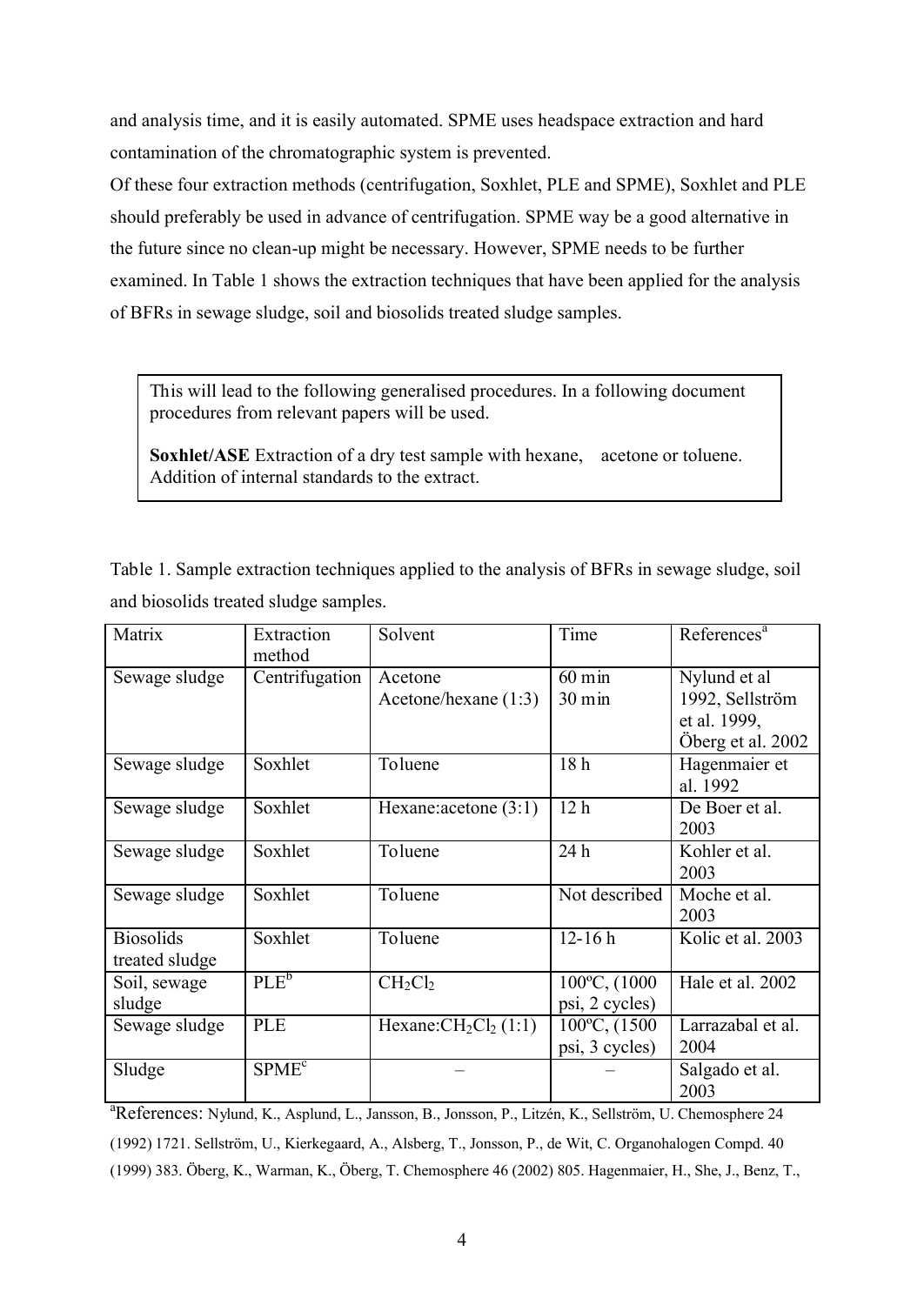Dawidowsky, N., Düsterhöft, N., Lindig, C., Chemosphere 25 (1992) 1457. de Boer, J., Wester, P.G., van der Horst, A., Leonards, P.E.G., Environ. Pollution 122 (2003) 63. Kohler, M., Zennegg, M., Gerecke, A.C., Schmid, P., Heeb, N. Organohalogen Compd. 61 (2003) 123. Moche, W., Stephan, K. Organohalogen Compd. 61 (2003) 147. Kolic, T.M., MacPherson, K.A., Reiner, E.J., Ho, T. Organohalogen Compd. 61 (2003) 175. Hale, R.C., La Guardia, M.J., Harvey, E., Mainor, T.M., Chemosphere 46 (2002) 729. Fabrellas, B., Larrazabal, D., Martínez, M.A., Eljarrat, E., Barceló, D. Organohalogen Compd. 66 (2004) 3755. Salgado, C., Chao, M.G., Jares, C.G., Cela, R., Llompart, M., Proceedings of the Third Scientific Meeting of the Spanish Societor Chromatography and Related Techniques, Almería, Spain, November 19-21, 2003, pp 131.<sup>b</sup>PLE = pressurized liquid extraction; <sup>c</sup>SPME = solid phase microextraction

#### **4. Clean-up**

Clean-up has to be used if compounds are present that can interfere (co-elute in any extent) with the PBDE congeners of interest. Depending on the different matrices, a variety of sample clean-up procedures may be suitable. The complexity of sewage sludge matrices implies the use of multi-step purification methods. Examples of purification techniques applied to sewage sludge samples are given in Table 1. Sometimes, soil and sewage sludge extracts contain relatively large amounts of elemental sulphur, which would disturb the GC analysis, and must be removed. Typical methods for sulphur removal are treatment with copper powder, silica modified with  $AgNO<sub>3</sub>$  in a multi-layer silica column, or desulfuration with mercury. Optionally, elimination of elemental sulphur could be done simultaneously with the extraction procedure, by addition of copper powder to Soxhlet beaker or to PLE extraction cell. Sewage sludge samples contain high level of organic matter that disturbs the well operation of purification via column chromatographic procedure. For this reason, in most cases, the purification step starts by a treatment with concentrated sulfuric acid to remove organic matter. Clean-up stage may then be performed with the aim of purification as well as fractionation of the extract, using a great variety of adsorbents (silica, Florisil, alumina …). However, these conventional multi-step purification methods are time consuming. For this reason an automated cleanup system based on the sequential use of multilayer silica and basic alumina adsorbents respectively, pre-packed in Teflon columns may be used. The automated system configuration consists of a valve module, a valve drive module and a pump. The whole system is computer controlled and can be programmed as required (i.e. volume, flow rates, direction of solvent flow …). This system is regarded as an alternative that offsets most of the disadvantages of the conventional cleanup methods given its capacity for processing automatically different samples simultaneously in approx. one hour. In Table 2

5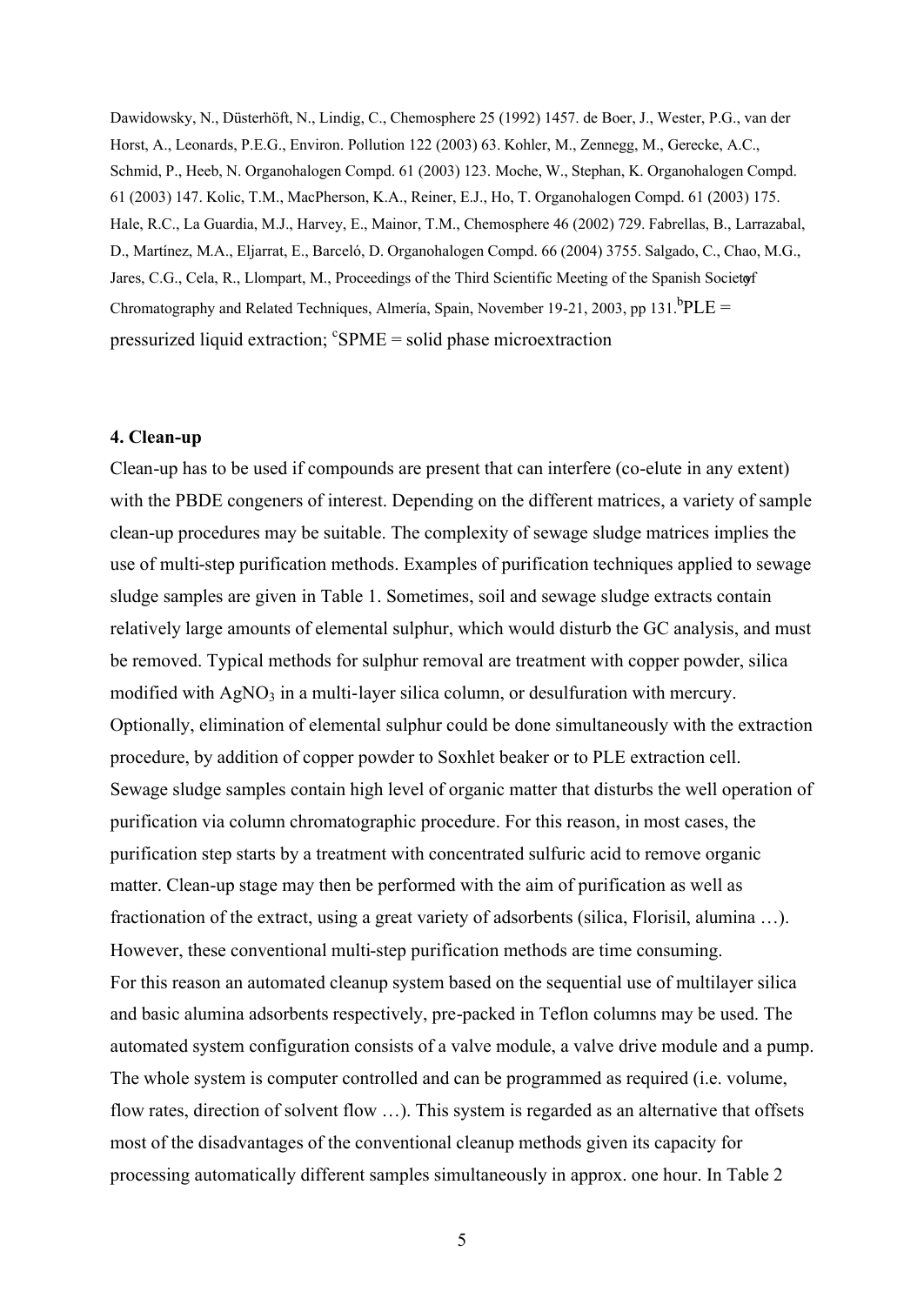examples of clean-up procedures that have been applied for the analysis of PBDEs in sewage sludge and soil samples are shown. As mentioned above, no clean-up may be necessary then SPME is used as the extraction method, but additional studies have to be done to establish this fact.

| Table 2. Sample clean up techniques applied to the analysis of PBDEs in sewage sludge and |
|-------------------------------------------------------------------------------------------|
| soil samples.                                                                             |

| Matrix              | Clean-up                                 | $\overline{\text{References}}^a$ |
|---------------------|------------------------------------------|----------------------------------|
| Sewage sludge       | - Conc. $H_2SO_4$ treatment              | Hagenmaier et al. 1992           |
|                     | - Multilayer silica + alumina            |                                  |
|                     | $-$ GPC                                  |                                  |
|                     | - Basic alumina                          |                                  |
| Sewage sludge       | $-$ GPC <sup>b</sup> : two columns       | De Boer et al. 2003              |
|                     | $-H2SO4$ treatment                       |                                  |
|                     | - Extraction with pentane                |                                  |
|                     | - Silica                                 |                                  |
| Sewage sludge       | - Conc. $H_2SO_4$ treatment              | Kohler et al. 2003               |
|                     | - Desulfuration with mercury             |                                  |
|                     | - Multilayer silica + basic alumina      |                                  |
| Sewage sludge       | - 4 columns                              | Moche et al. 2003                |
| Sewage sludge       | - Conc. $H_2SO_4$ treatment              | Nylund et al 1992,               |
|                     |                                          | Sellström et al. 1999,           |
|                     |                                          | Öberg et al. 2002                |
| Soil, sewage sludge | - Envirosep® size-exclusion              | Hale et al. 2002                 |
|                     | - Silica                                 |                                  |
| Sewage sludge       | - Conc. $H_2SO_4$ treatment              | Larrazabal et al. 2004           |
|                     | - Automated purification: acidic silica, |                                  |
|                     | basic alumina                            |                                  |

<sup>a</sup>References: Hagenmaier, H., She, J., Benz, T., Dawidowsky, N., Düsterhöft, N., Lindig, C., Chemosphere 25 (1992) 1457. de Boer, J., Wester, P.G., van der Horst, A., Leonards, P.E.G., Environ. Pollution 122 (2003) 63. Kohler, M., Zennegg, M., Gerecke, A.C., Schmid, P., Heeb, N. Organohalogen Compd. 61 (2003) 123. Moche, W., Stephan, K. Organohalogen Compd. 61 (2003) 147. Nylund, K., Asplund, L., Jansson, B., Jonsson, P., Litzén, K., Sellström, U. Chemosphere 24 (1992) 1721. Sellström, U., Kierkegaard, A., Alsberg, T., Jonsson, P., de Wit, C. Organohalogen Compd. 40 (1999) 383. Öberg, K., Warman, K., Öberg, T. Chemosphere 46 (2002) 805. Hale, R.C., La Guardia, M.J., Harvey, E., Mainor, T.M., Chemosphere 46 (2002) 729. Fabrellas, B., Larrazabal, D., Martínez, M.A., Eljarrat, E., Barceló, D. Organohalogen Compd. 66 (2004) 3755.<sup>b</sup>GPC = gel permeation chromatography

# **5. Chromatographic separation**

### 5.1 Choice of detector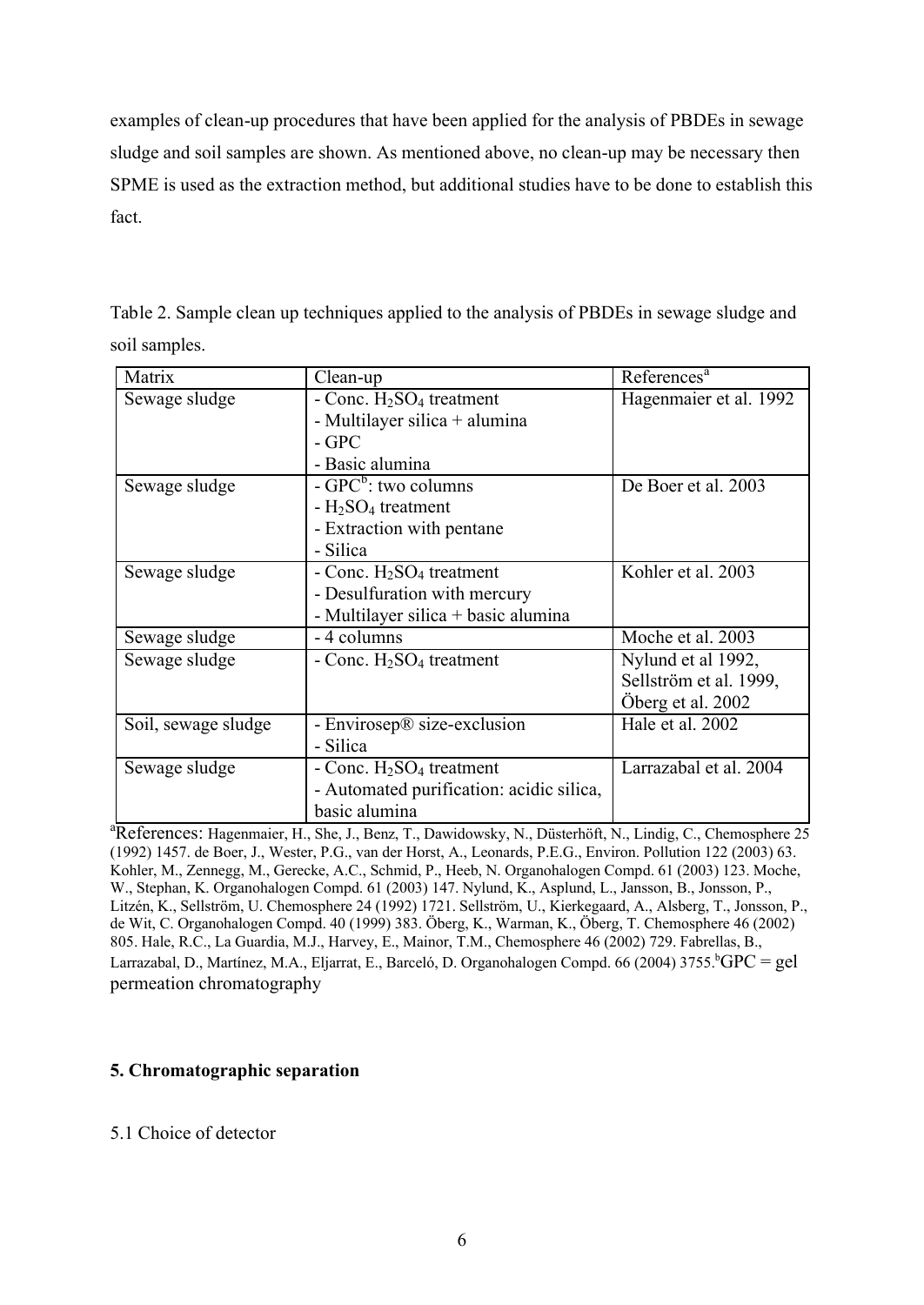MS detectors are allowed. GC coupled to either negative chemical ionisation (NCI) or electron ionisation (EI) low resolution mass spectrometry (LRMS) are the alternatives more frequently used for PBDE analyses. NCI-LRMS is by far the most popular technique due to high levels of sensitivity provided. However, if high specificity and accuracy in quantification is needed (for instance, by using isotopic dilution method), EI-LRMS shows better performance, at the expense of lower sensitivity. Another MS detection technique that may be used is the quadrupole ion trap (QIT)-MS in a tandem mode, which has been shown to have good selectively and to be close to NCI in sensitivity. GC-high resolution mass spectrometry (HRMS) based analytical methods are also available for determination of congener specific PBDE compounds, providing the most selective and sensitive method. However sophisticated and expensive instruments which require a trained personnel and frequent maintenance are needed for HRMS. Time of flight (ToF)-MS is a detector that combines good sensitivity, accuracy and identity confirmation, but the instruments are expensive. However, more studies related to PBDE analysis are needed. A comparison of the performance with the different MS approaches NCI-MS, EI-LRMS, EI-HRMS, QIT-MS and ToF-MS that can be used in PBDE analysis are shown in Table 3. In Table 3 examples of detection techniques that have been applied for the analysis of PBDEs in sewage sludge samples are shown.

| Technique      | Sensitivity | <b>Identity Confirmation</b> | Accuracy            | Cost     |
|----------------|-------------|------------------------------|---------------------|----------|
| NCI-MS         | $++$        | $\pm$                        | $++$                | $^{+}$   |
|                |             | (bromine ion)                | (internal standard) |          |
| <b>EI-LRMS</b> | $^{+}$      | $++$                         | $+++$               | $^{+}$   |
|                |             | (nominal molecular mass)     | (isotopic dilution) |          |
| <b>EI-HRMS</b> | $+++$       | $+++$                        | $+++$               | $^{+++}$ |
|                |             | (exact molecular mass)       | (isotopic dilution) |          |
| QIT-MS         | $^{++}$     | $++$                         | $+++$               | $^{+}$   |
|                |             | (nominal molecular mass)     | (isotopic dilution) |          |
| ToF-MS         | $++$        | $+++$                        | $+++$               | $++$     |
|                |             | (full scan)                  | (isotopic dilution) |          |

Table 3. Comparison of the performance of different MS approaches used in PBDE analysis.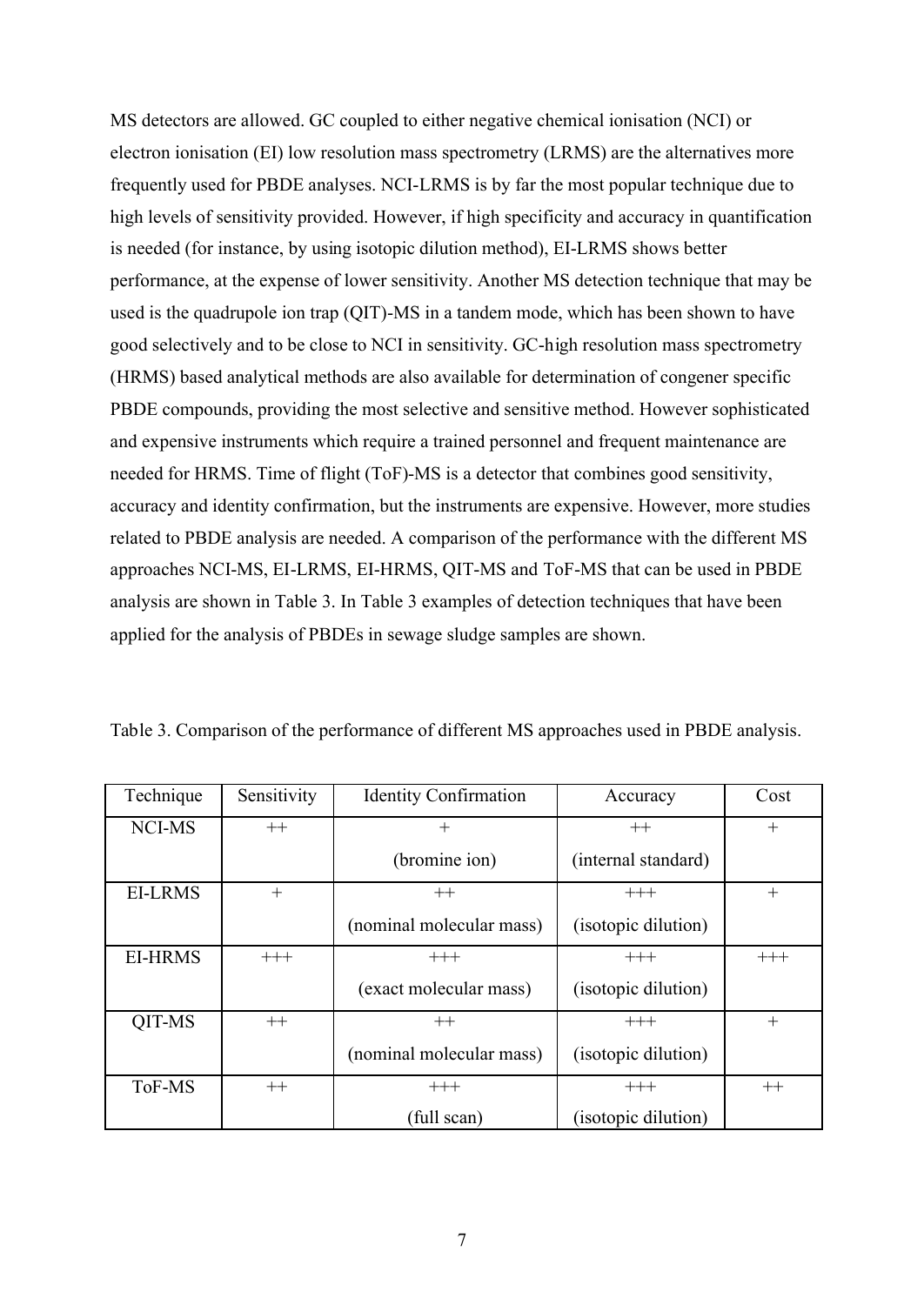### 5.2 Choice of column

Good separation can be obtained for most PBDE congeners using 50 m columns. However, more studies are required in order to determine potential co-elutions between PBDE congeners, since all 209 PBDE congeners are not available at present and have thus not been evaluated for co-elutions. Even though no co-elutions between the major important PBDE congeners i.e. BDE-47, BDE-99, BDE-100, BDE-153, BDE-154 and BDE-183 and BDE-209 and other PBDE congeners have been reported, attention must be paid order to determine potential co-elutions of PBDE congeners that may appear e.g. PBDE congeners that may have been formed from any kind of transformation reactions such as photochemical degradation. BDE-209 should receive special attention because of its sensitivity for higher temperatures and the higher susceptibility for degradation in the GC system. Analyses can be carried out using short GC columns (10-15 m) avoiding long exposures to elevated temperatures. The film thickness of the short column should preferably be  $0.1$ - $0.2 \mu$ m, with the aim not to extend the exposure to high temperatures unnecessarily. This means that the analysis of BDE-209 should occur separately from the analysis of the rest of PBDE congeners.

# 5.3 Use of internal standard

Internal standards (IS) have to be used. IS for GC-MS in the EI mode using the isotopic dilution technique are,

- $\bullet$  <sup>13</sup>C-BDE-47 for tetraBDEs
- $\bullet$  <sup>13</sup>C-BDE-99 for pentaBDEs
- $\bullet$  <sup>13</sup>C-BDE-153 for hexaBDEs
- $\bullet$  <sup>13</sup>C-BDE-183 for heptaBDEs
- $\bullet$  <sup>13</sup>C-BDE-209 for BDE-209

IS for GC-MS in the NCI mode are,

- · BDE-77 and BDE-181 for tetraBDEs, pentaBDEs, hexaBDEs and heptaBDEs measuring *m/z* 79, 81.
- $\bullet$  <sup>13</sup>C-BDE-209 for BDE-209 using the isotopic dilution technique, measuring  $m/z$ 494.7, 496.7 for IS and *m/z* 484.7, 486.7 for native BDE-209.

# **6. Identification and quantification**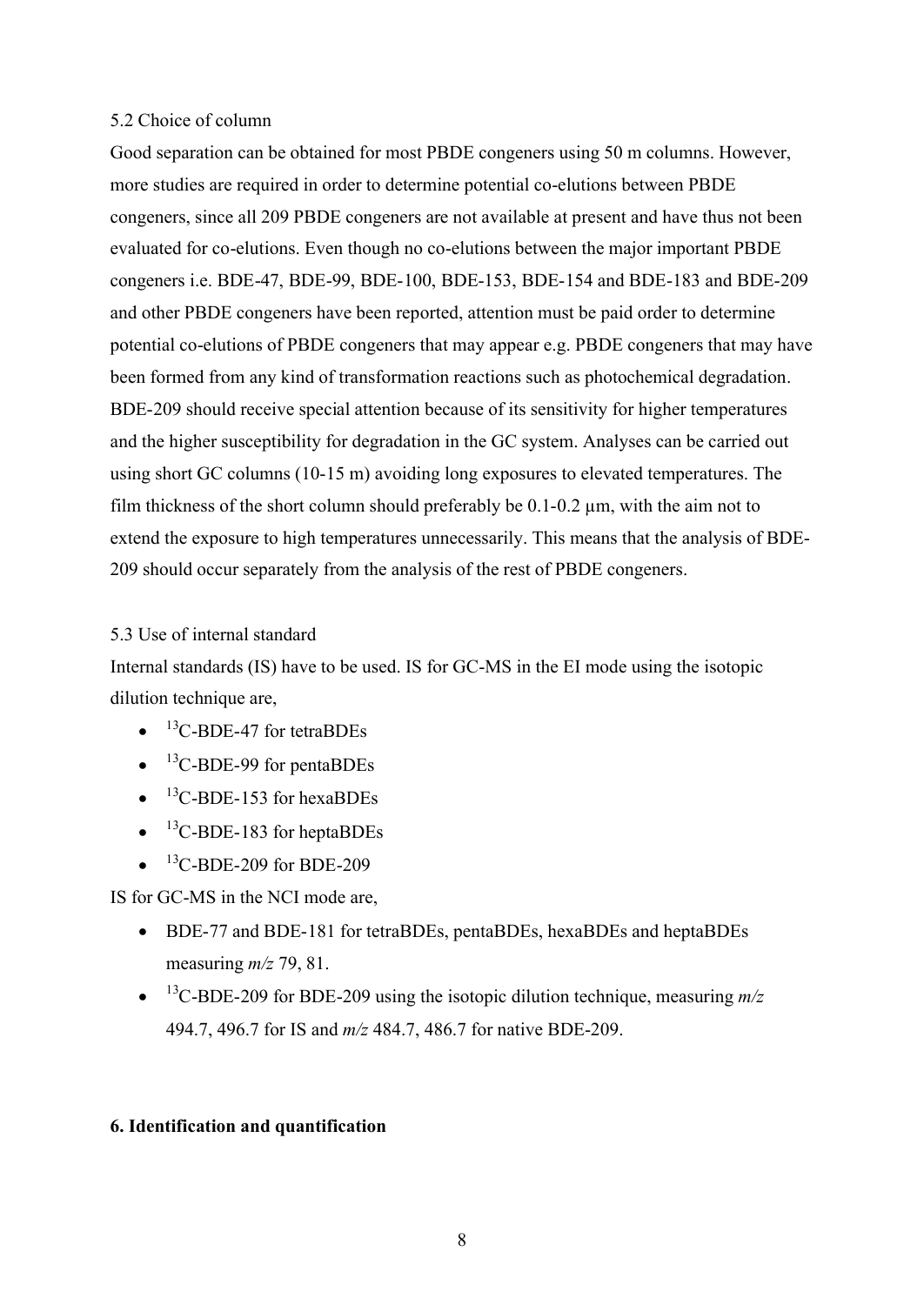### 6.1 Identification

Identification is based on relative retention times (RRTs) and masses. The principle of identification points will be followed  $(EU 2002<sup>5</sup>$  and ISO/DIS 22892). Three identification points are necessary. For MS this means the RRT and two masses. Additional evidence is allowed. The absence of the peak in the chromatogram means a value below detection limit. Additional identification could be to calculate the isotopic ratio between two masses form the same cluster i.e.  $m/z$  79, 81. The relative isotopic peak ratios must be within  $\pm 15\%$  of the theoretical values. If identification is difficult an alternative clean-up may be necessary.

# 6.2 Calibration

Linear calibration curve with at least 5 points is necessary. The calibration curves will determine the range of linearity and concentrations in the analysis must be in the established range. If not, a dilution or concentration of the extract must be carried out before injection in the GC-MS system.

# 6.3 Interferences

Following substance groups should be taken into consideration as possible interferences.

- Polychlorinated biphenyls (PCBs)
- Polychlorinated naphthalenes (PCNs)
- Polychlorinated diphenyl ethers (PCDEs)
- Methoxylated polychlorinated diphenyl ethers (MeO-PCDEs)
- Polybrominated biphenyls (PBBs)
- Methoxylated polybrominated diphenyl ethers (MeO-PBDEs)
- · Halogenated bipyrrols

Following relevant examples of co-elutions on non-polar GC columns are known to occur; PCBs: CB-180 may interfere with BDE-47 when EI-MS is applied (see Figure 1). PBBs: BB-153 may interfere with BDE-154 when ECI-MS is applied. TBBPA may interfere with BDE-153 when ECI-MS is applied.